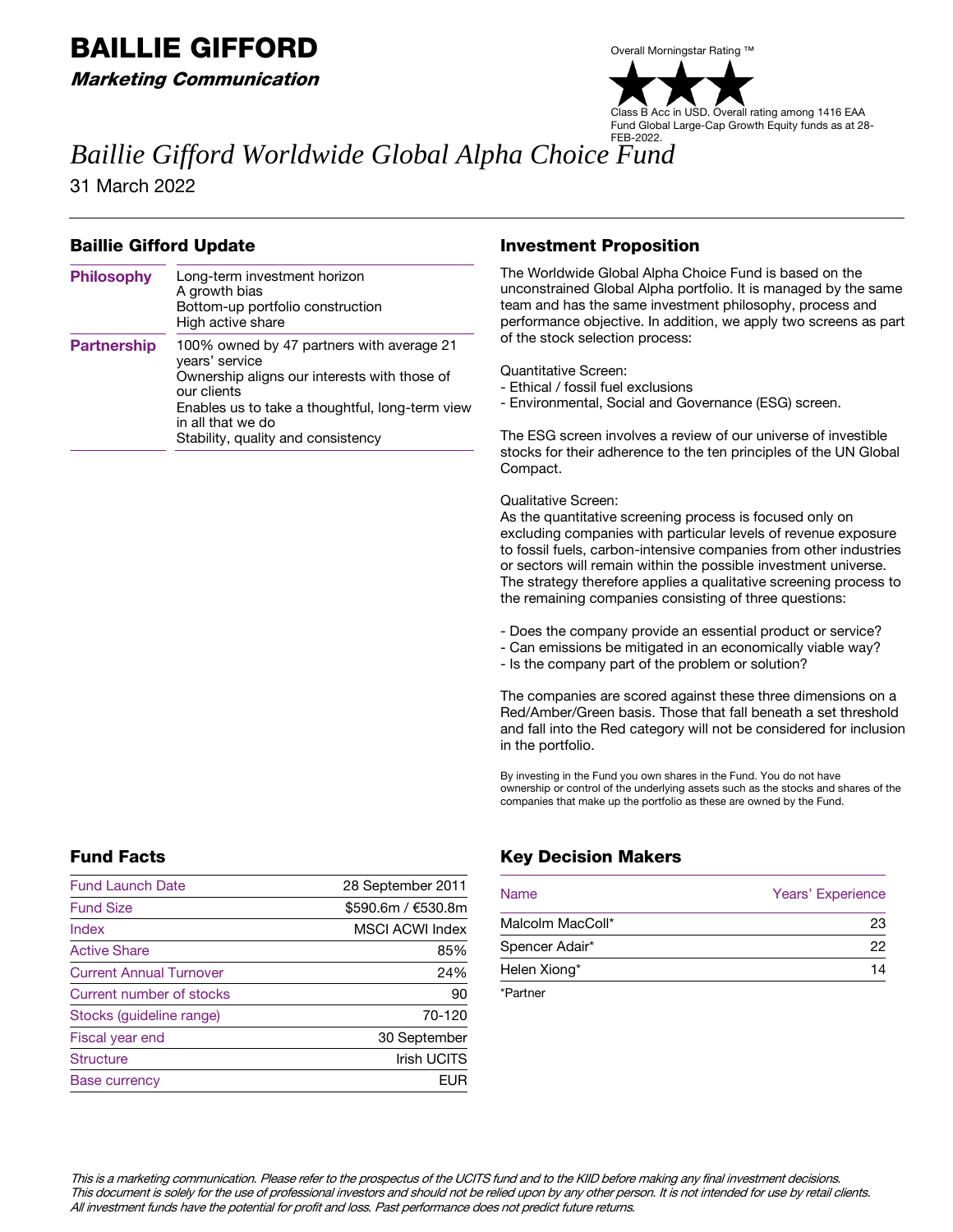

### **US Dollar Performance**





### **Discrete**

|              | $31/03/17$ - | $31/03/18$ - | $31/03/19$ - | 31/03/20- | $31/03/21 -$ |
|--------------|--------------|--------------|--------------|-----------|--------------|
|              | 31/03/18     | 31/03/19     | 31/03/20     | 31/03/21  | 31/03/22     |
| Fund Net (%) | 25.1         | 1.3          | $-3.3$       | 69.9      | $-11.0$      |
| Index $(\%)$ | 15.4         | 32           | $-10.8$      | 55.3      | 7.7          |

|              | $31/03/12$ -<br>31/03/13 | $31/03/13 - 31/03/14$<br>31/03/14 | 31/03/15 | $31/03/15$ -<br>31/03/16 | $31/03/16$ -<br>31/03/17 |
|--------------|--------------------------|-----------------------------------|----------|--------------------------|--------------------------|
| Fund Net (%) | N/A                      | 23.0                              | 8.6      | $-44$                    | 17.3                     |
| Index $(\%)$ | N/A                      | 17.2                              | 6.0      | $-3.8$                   | 15.7                     |

\*Not annualised. Fund Inception: 21 December 2012

Source: StatPro, MSCI. Net of fees

US dollar. Baillie Gifford Worldwide Global Alpha Choice Fund performance based on Class B USD Acc, 10am prices. Index calculated close to close. As at 31 March 2022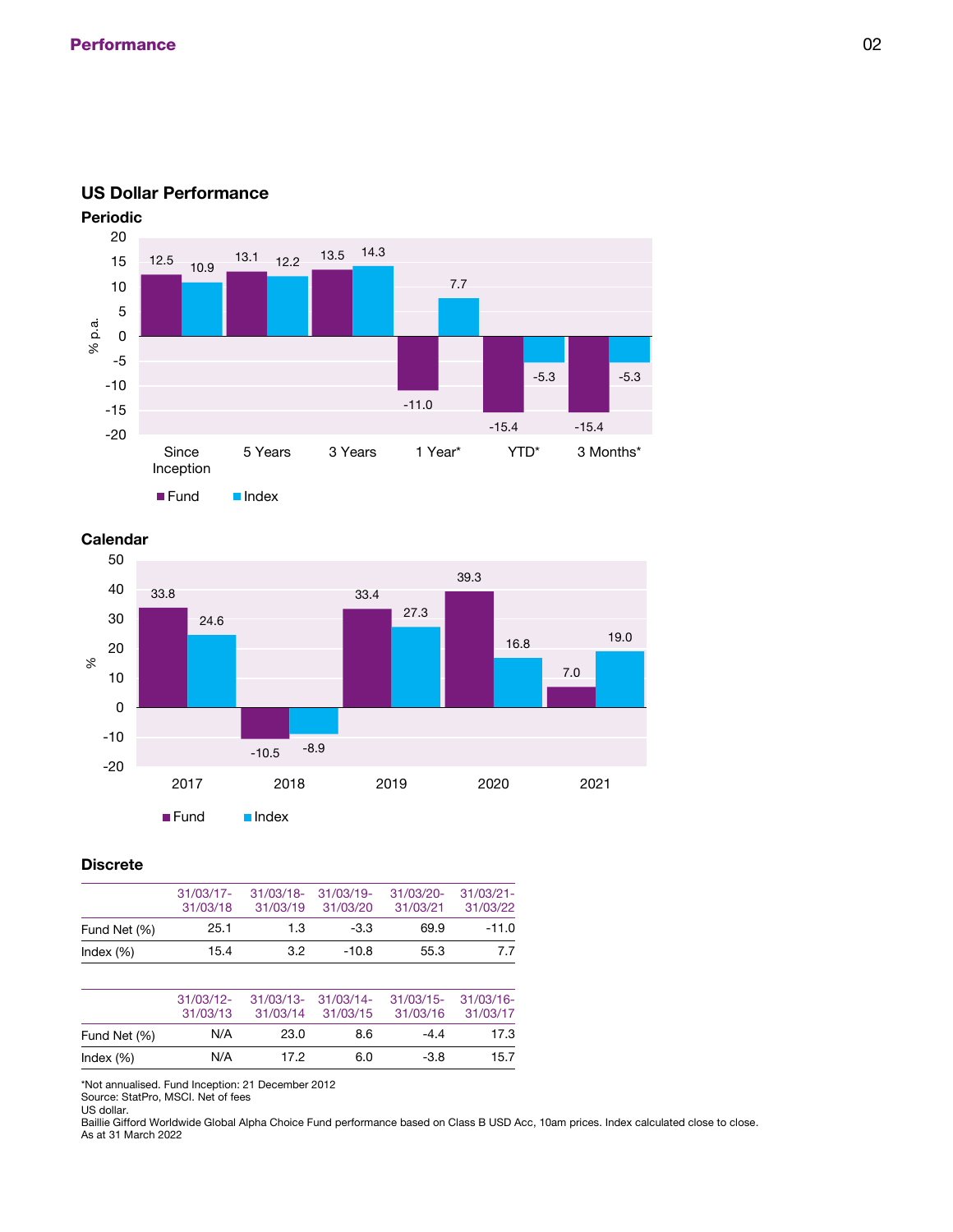

## **Euro Performance**



### **Discrete**

|              | 31/03/18 | 31/03/17- 31/03/18-<br>31/03/19 | $31/03/19$ -<br>31/03/20 | $31/03/20 -$<br>31/03/21 | $31/03/21 -$<br>31/03/22 |
|--------------|----------|---------------------------------|--------------------------|--------------------------|--------------------------|
| Fund Net (%) | 8.8      | 10.9                            | $-1.0$                   | 58.6                     | $-5.9$                   |
| Index $(\%)$ | 0.4      | 13.0                            | $-8.7$                   | 45.0                     | 13.8                     |

|              | $31/03/12$ -<br>31/03/13 | 31/03/13- 31/03/14-<br>31/03/14 | 31/03/15 | $31/03/15$ -<br>31/03/16 | 31/03/16-<br>31/03/17 |
|--------------|--------------------------|---------------------------------|----------|--------------------------|-----------------------|
| Fund Net (%) | N/A                      | 14.6                            | 39.4     | $-9.9$                   | 24.9                  |
| Index $(\%)$ | N/A                      | 9.2                             | 36.0     | $-9.3$                   | 23.3                  |

\*Not annualised. Fund Inception:21 December 2012

Source:StatPro, MSCI. Net of fees.

euro.

Baillie Gifford Worldwide Global Alpha Choice Fund performance based Class B USD Acc, 10am prices. Index calculated close to close. As at 31 March 2022.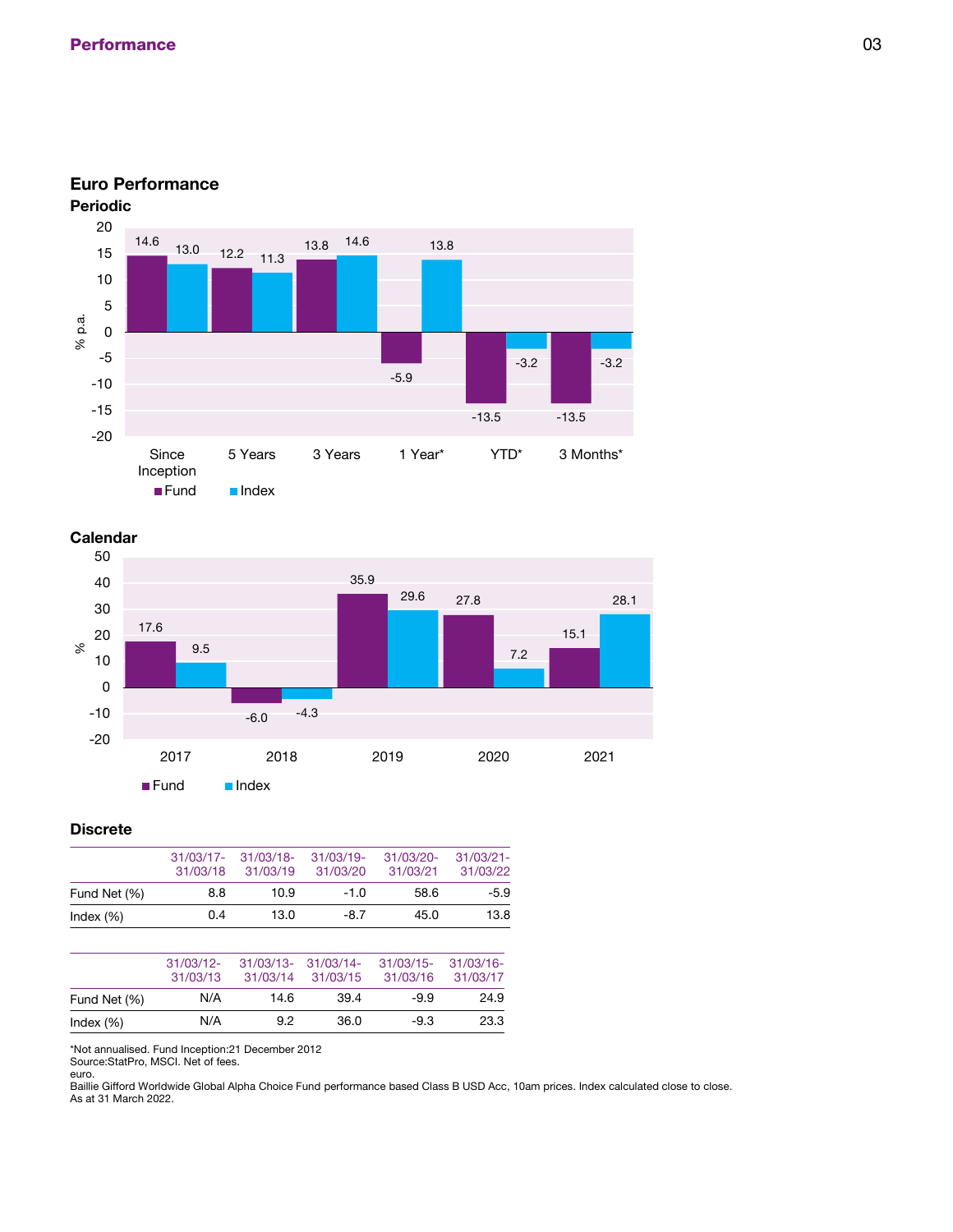### **Stock Level Attribution**

Top and Bottom Ten Contributors to Relative Performance, Quarter to 31 March 2022

### **Top Ten Contributors**

### **Bottom Ten Contributors**

| <b>Asset Name</b>   | Contribution (%) | <b>Asset Name</b>        | Contribution (%) |
|---------------------|------------------|--------------------------|------------------|
| Anthem              | 0.4              | Prosus                   | $-1.2$           |
| <b>Rio Tinto</b>    | 0.3              | <b>SEA</b>               | $-0.9$           |
| <b>B3</b>           | 0.3              | Shopify                  | $-0.9$           |
| Markel              | 0.2              | Sberbank                 | $-0.7$           |
| AJ Gallagher        | 0.2              | Sysmex                   | $-0.6$           |
| Home Depot*         | 0.1              | Farfetch                 | $-0.6$           |
| <b>Oscar Health</b> | 0.1              | SiteOne Landscape Supply | $-0.4$           |
| <b>AIA</b>          | 0.1              | Moderna                  | $-0.4$           |
| Ryanair             | 0.1              | Teradyne                 | $-0.4$           |
| Paypal*             | 0.1              | Meituan                  | $-0.4$           |
|                     |                  |                          |                  |

Source: StatPro, MSCI. Baillie Gifford Worldwide Global Alpha Choice Fund relative to MSCI ACWI Index. Some stocks may only have been held for part of the period. \*Stocks not held in the Fund.

As at March 3rd 2022, two Russian holdings have been valued at zero by our Fair Value Pricing Committee due to the ongoing issues in the Russian market: VK and Sberbank.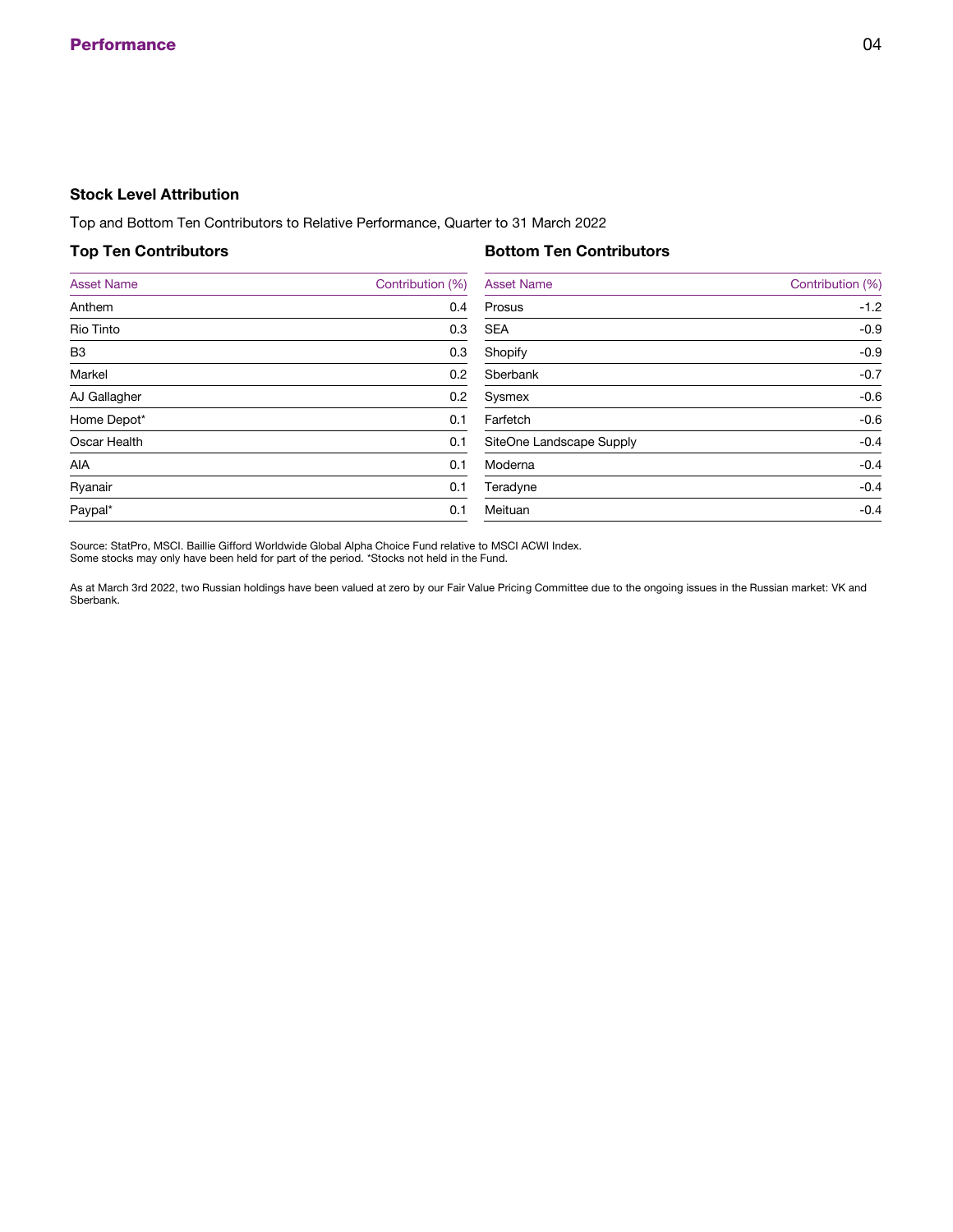#### Market environment

In periods of heightened market uncertainty and fear, the correlations between stock prices tends to rise. This has certainly been the case in the most recent quarter, especially for Global Alpha's most disruptive growth companies. We have seen a notable shift in market sentiment beginning in mid-November last year followed by the recent risk-off market environment as news broke that Russia was invading Ukraine. Putting the distressing impacts and human costs of war aside, one consequence so far has been further inflationary pressure. The resulting threat of stagflation is leading to growing fears of recession – more issues for markets to fret about. It has been a volatile period, and rapidly growing companies such as Shopify, Sea Ltd, Farfetch and Moderna have suffered indiscriminate declines this quarter.

Nevertheless, we are accustomed to volatility – companies like Amazon and Tesla have historically been volatile stocks and yet they are the portfolio's largest contributors to long term returns. For example, since the Global Alpha Strategy first invested in Amazon in 2006, there have been 14 declines of -15% or more including a -60% decline during the financial crisis in 2008. Similarly for Tesla, since first investing, shares have declined by -15% or more on 13 occasions with the three largest declines -61%, -54% and - 50%. These declines are challenging from a behavioural perspective, but an inevitable part of growth investing – volatility cannot be avoided.

However, in volatile markets a lack of activity in the portfolio does not indicate a lack of action. The Global Alpha team has been assessing the portfolio across several dimensions and in context of the changing economic environment. We must ask difficult questions, challenge assumptions and retest convictions; this is fundamental to our process. How resilient are portfolio holdings to rising inflation? Are the businesses adaptable? Are the pre-profitability companies well-capitalised and what proportion of capital spend is discretionary? Are we seeing evidence that companies are delivering the operational progress we expect and is it consistent with our forward-looking hypothesis? These questions have formed the basis for recent crossexamination and analysis of the portfolio. Despite recent underperformance, we are encouraged by the output of this body of work which gives us confidence in the longterm prospects for the portfolio holdings. In periods of heightened equity market volatility, our experience has taught us to remain patient and steadfast in our approach.

#### **Performance**

Global equities fell -6.3% in the first quarter, and the Fund underperformed in a challenging environment for growth equities.

The main detractors to relative performance were Prosus, Shopify and Sea Ltd. Prosus' shares have continued to be weighed down by slowing growth and regulatory concerns impacting their significant investment in Tencent, China's largest internet business. These issues have been further compounded by the recent stress in markets following Russia's invasion of Ukraine and the subsequent sanctions. Despite these headwinds, we still believe Prosus has an underappreciated portfolio of investments. The portfolio provides exposure to rapidly growing internet and technology companies in some of the most dynamic economies in the world. Shopify shares de-rated after the company announced its intention to increase investment into its fulfilment capabilities. Shopify plans to invest all dollar gross profits into building out a fulfilment network to support its growing base of merchants. This heavy capital investment should improve the company's value proposition however the news was not welcomed by the market. It is an environment where market participants are showing strong preference for the security of profits today rather than uncertain payoffs in the future. Finally, Sea has faced similar repercussions for continued investment into its loss-making e-commerce business, Shopee. Sea has been expanding the geographic footprint of Shopee outside the ASEAN region, growing the total addressable market. Revenues continue to grow rapidly and the path to profitability in key ASEAN markets is becoming clearer.

Top contributors to portfolio returns were Rio Tinto, Anthem and B3. In an environment overshadowed by inflation, mining company Rio Tinto's shares were sharply higher. Rio Tinto is benefiting from tight supply and rising prices - commodity prices have remained elevated despite an increase in volatility since the start of 2022. Anthem, the US managed healthcare business, has continued to grow revenues and earnings at attractive rates. This is supported by strong government sponsored plan membership growth and progress with IngenioRX, Anthem's recently launched Pharmacy Benefit Manager initiative. The Fund's investment in B3, the dominant financial exchange in Brazil, has benefited from rising activity and a stronger Brazilian Real, both boosted by international investment flows. The Brazilian economy is highly correlated to commodities as a major exporter of iron ore and crude oil.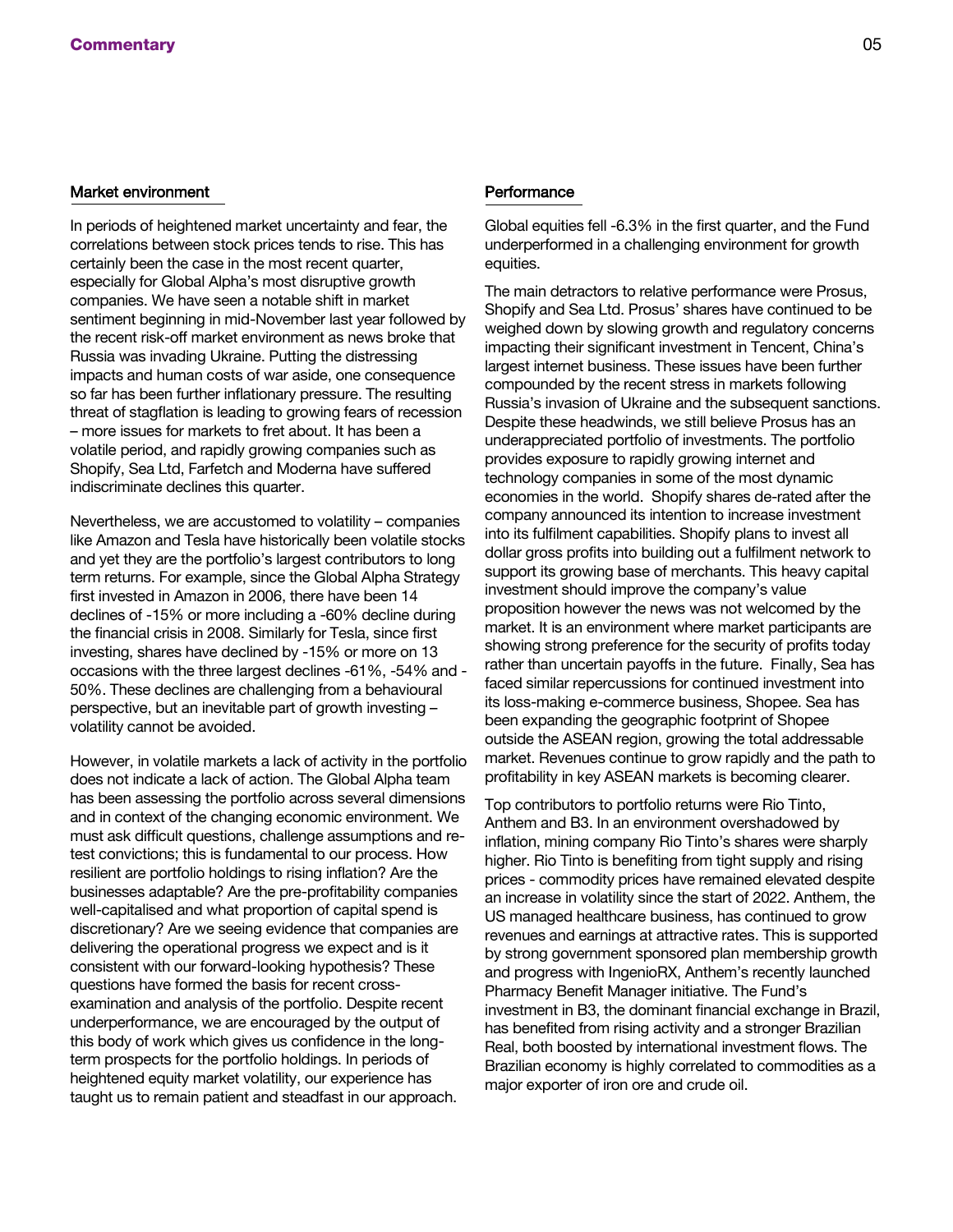# Notable transactions

New buys: Analog Devices, Nexans, Adobe Systems Additions: Illumina Complete sales: Lyft, Stericycle, Zillow

Disruption Week investment webinar series, June 21-24. Details & registration: bailliegifford.com/disruptiveinnovation/disruption-week-2022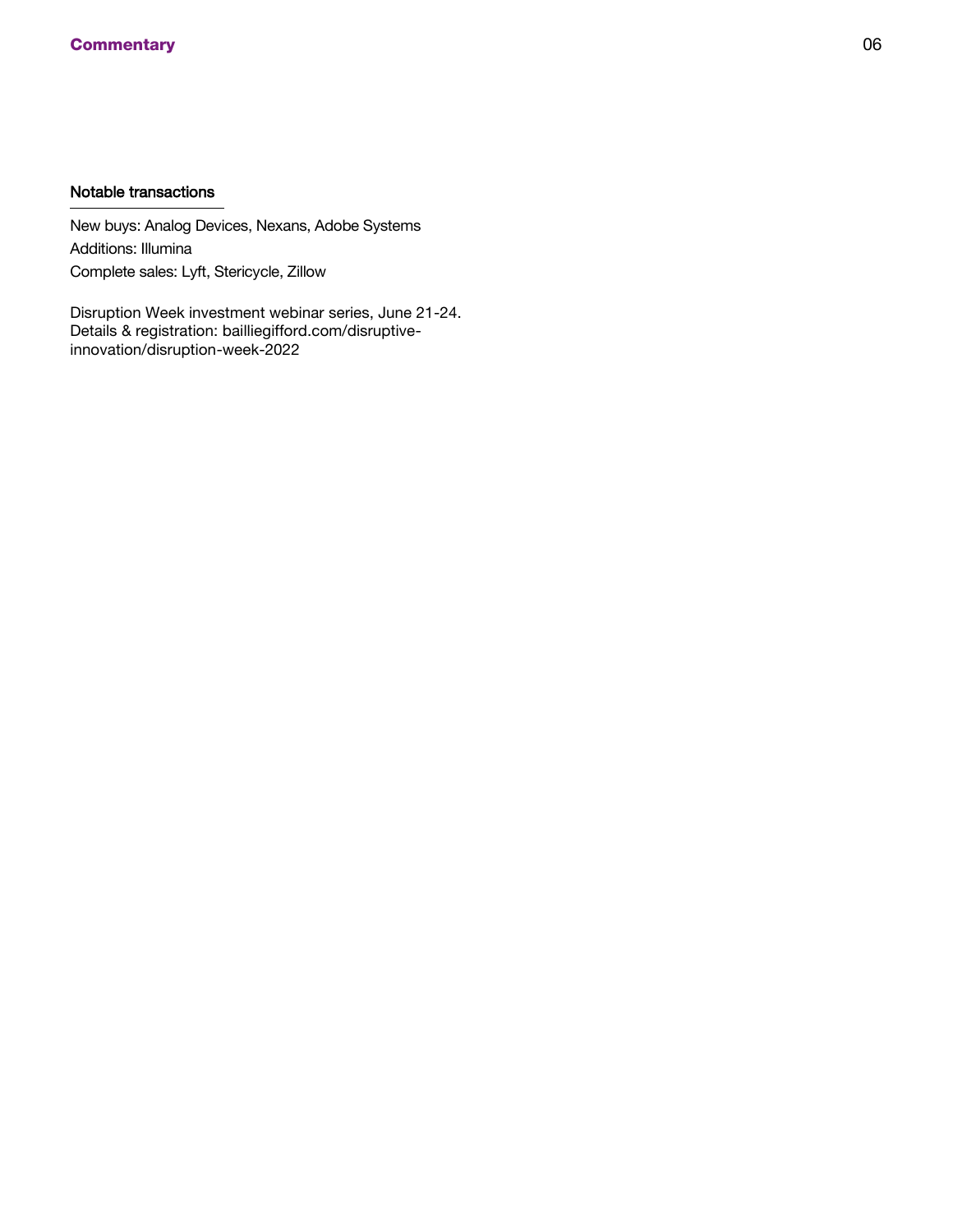# Transactions from 01 January 2022 to 31 March 2022.

# New Purchases

| <b>Stock Name</b>     | <b>Transaction Rationale</b>                                                                                                                                                                                                                                                                                                                                                                                                                                                                                                                                                                                                                                                                                                                                                                                                                                                                                                                                                                                                                                                                                                                                                                                                                                             |  |  |  |
|-----------------------|--------------------------------------------------------------------------------------------------------------------------------------------------------------------------------------------------------------------------------------------------------------------------------------------------------------------------------------------------------------------------------------------------------------------------------------------------------------------------------------------------------------------------------------------------------------------------------------------------------------------------------------------------------------------------------------------------------------------------------------------------------------------------------------------------------------------------------------------------------------------------------------------------------------------------------------------------------------------------------------------------------------------------------------------------------------------------------------------------------------------------------------------------------------------------------------------------------------------------------------------------------------------------|--|--|--|
| Adobe                 | Adobe is a software business whose products help their customers with digital creativity and to<br>develop superior digital experiences. The company's Creative Cloud is a suite of applications<br>spanning photo editing, graphic design and video editing/effects while the Experience Cloud is used<br>by marketers and merchants to create, personalise and track a company's digital presence. The<br>addressable market for these tools is likely to continue to expand driven by the increasing need for<br>richer digital content, the desire to personalise online experiences and the professionalisation of<br>much user generated content. Competition comes mostly from inferior, but free to use software<br>while Adobe benefits from scale, data and a leading position in many of its applications. Reflecting<br>an adaptable and ambitious growth culture, Adobe has an exceptional record of long-term value-<br>creation for shareholders since its IPO in 1986. As a high quality enabler of the digital transformation,<br>we believe there a good chance that Adobe will continue to build on this track record and as such<br>we have taken an initial holding for your portfolio.                                                             |  |  |  |
| <b>Analog Devices</b> | Analog Devices specialise in high performance semiconductors. The Massachusetts based<br>company has a hugely diverse portfolio and applications that span a variety of industries. The<br>company's integrated circuits are primarily used to address a range of signal-processing<br>applications such as converting light, heat or motion to digital information that intelligently bridges<br>the physical and digital worlds. As the industry has consolidated, Analog Devices has emerged as<br>the only "pure-play" analogue device manufacturer where scale and R&D intensity should enable<br>modest market share gains over time. The company benefits from a long growth runway supported<br>by trends in digitisation, electrification and communications. Analog Devices is helping to realise<br>new technologies such as 5G and electric vehicles. We believe the market under-appreciates the<br>longevity of this opportunity and that scale will afford Analog Devices pricing power, margin upside<br>and operating leverage. As a result we added Analog Devices to your portfolio.                                                                                                                                                                  |  |  |  |
| <b>Nexans</b>         | Nexans is a French cable manufacturer and installer. Under the stewardship of CEO Christopher<br>Guerin since 2018, the business is increasingly focusing on facilitating the electrification of energy<br>networks around the world. Growth is likely to be driven by the need to replace ageing and<br>increasingly obsolete overground cable networks with high-tech underground alternatives which are<br>more efficient and much safer. Furthermore, Nexans is likely to be a key enabler in the build out of<br>green infrastructure, particularly the subsea cabling required to connect offshore wind farms to the<br>grid. Barriers to entry are significant. Nexans owns its own copper mine which has historically<br>supplied the open market but moving forward will exclusively support Nexan's electrification efforts.<br>Further, it owns the only factory capable of making high end subsea cables, whilst cable laying<br>vessels are scarce (Nexans own two of only nine vessels with a capacity of >7000 tons globally). We<br>believe this is a business operating in a supply constrained sector which is likely to experience a<br>material uptick in demand in the years ahead which leaves us optimistic about its future growth<br>potential. |  |  |  |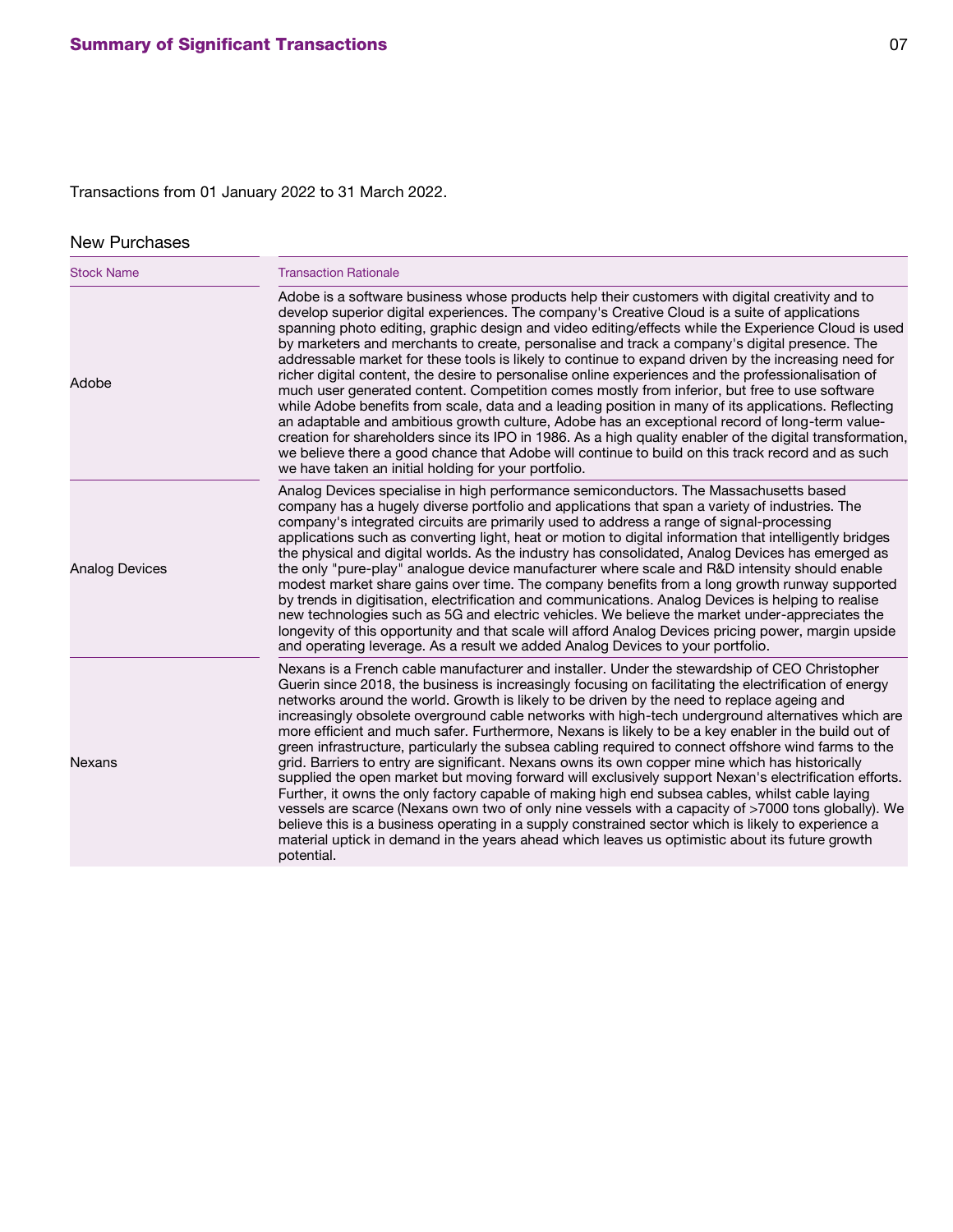# Complete Sales

| <b>Stock Name</b> | <b>Transaction Rationale</b>                                                                                                                                                                                                                                                                                                                                                                                                                                                                                                                                                                                                                                                                                                                                                                                              |
|-------------------|---------------------------------------------------------------------------------------------------------------------------------------------------------------------------------------------------------------------------------------------------------------------------------------------------------------------------------------------------------------------------------------------------------------------------------------------------------------------------------------------------------------------------------------------------------------------------------------------------------------------------------------------------------------------------------------------------------------------------------------------------------------------------------------------------------------------------|
| Albemarle         | Sale of holding following the move to make the Global Alpha Choice Fund Paris-Aligned                                                                                                                                                                                                                                                                                                                                                                                                                                                                                                                                                                                                                                                                                                                                     |
| Denso             | Sale of holding following the move to make the Global Alpha Choice Fund Paris-Aligned                                                                                                                                                                                                                                                                                                                                                                                                                                                                                                                                                                                                                                                                                                                                     |
| Lyft              | Our initial investment case in the US ride-sharing company was based on the growth opportunity<br>ahead in a very immature market. We believed Lyft was well-positioned to take advantage of this<br>early-stage industry and having bought it in 2020, were optimistic about the return to travel post-<br>pandemic. However, we have chosen to sell your holding due to recent mixed results posted by the<br>company, slowing market share gains and concerns around stock compensation. The balance<br>between issuing shares to incentivise staff and grow the business versus the extent to which such<br>issuance is aligned with performance and the extent to which it dilutes our own interest caused us<br>concern. We have therefore chosen to sell your holding.                                             |
| Ryanair           | Sale of holding following the move to make the Global Alpha Choice Fund Paris-Aligned                                                                                                                                                                                                                                                                                                                                                                                                                                                                                                                                                                                                                                                                                                                                     |
| Stericycle        | Stericycle, the US-based medical waste and document disposal business, has been held in your<br>portfolio for 6 years. The company has dealt with several challenges over the holding period due to<br>dated and ineffectual board composition, a class action lawsuit and consolidation within a cohort of<br>underlying customers which has increased their bargaining power and subsequently negatively<br>impacted margins for Stericycle. We have seen it undergo a dramatic transformation with a refresh<br>of the board and senior management, as well as rationalisation within its international business.<br>While we believe these are steps in the right direction, we believe growth will be rather pedestrian<br>from here, and have therefore sold your holding.                                          |
| <b>Wizz Air</b>   | Sale of holding following the move to make the Global Alpha Choice Fund Paris-Aligned                                                                                                                                                                                                                                                                                                                                                                                                                                                                                                                                                                                                                                                                                                                                     |
| <b>Zillow</b>     | Zillow is the largest online real estate portal in the US and operates as an aggregation platform for<br>listings, helping to make home search more efficient. In 2018, Zillow launched a new business called<br>Zillow Offers, a model of direct buying and selling of homes. However, the company recently<br>announced its intention to wind down this business. The decision came after Zillow recognised that<br>their price forecasting accuracy was much more volatile than anticipated, exacerbated by the<br>pandemic. Following the company's decision to wind down Zillow Offers, we believe the growth<br>outlook is less attractive. Given competition for capital in the portfolio, we have decided to move on<br>and reinvest in other higher conviction ideas with better potential for long-term upside. |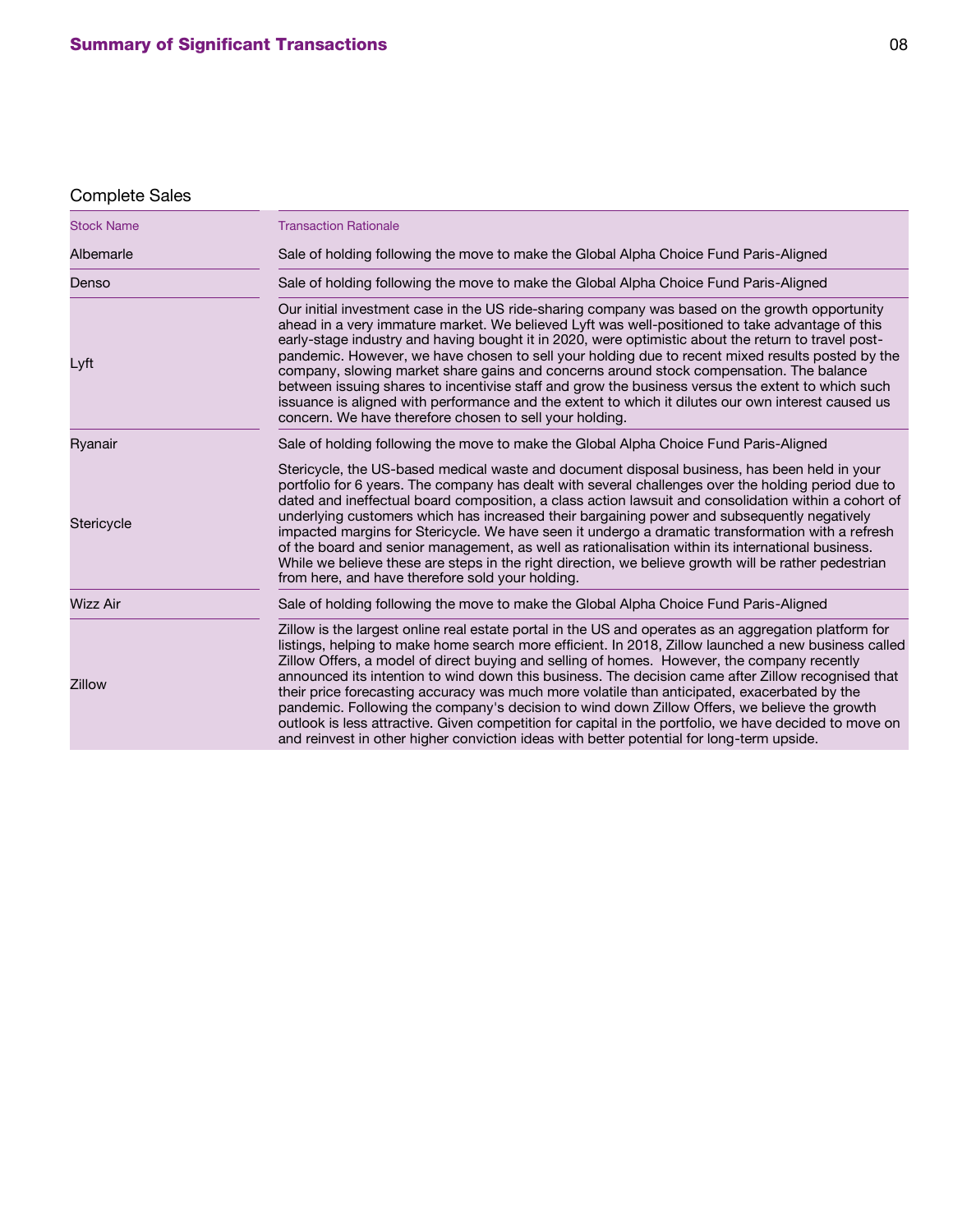# **Sector Exposure**



|                |                               | $\gamma_0$ |
|----------------|-------------------------------|------------|
| 1              | <b>Consumer Discretionary</b> | 21.2       |
| 2              | <b>Information Technology</b> | 20.0       |
| 3              | <b>Financials</b>             | 18.0       |
| $\overline{4}$ | <b>Health Care</b>            | 16.4       |
| 5              | <b>Communication Services</b> | 10.1       |
| 6              | <b>Industrials</b>            | 6.9        |
|                | <b>Materials</b>              | 2.7        |
| 8              | <b>Real Estate</b>            | 2.5        |
| 9              | <b>Consumer Staples</b>       | 1.5        |
| 10             | Cash                          | 0.6        |
|                |                               |            |

 $\sim$ 

# **Top Ten Holdings**

|                | <b>Holdings</b>                          | % of Total Assets |
|----------------|------------------------------------------|-------------------|
| 1              | Anthem                                   | 4.0               |
| $\overline{2}$ | Alphabet                                 | 3.6               |
| 3              | Microsoft                                | 3.6               |
| $\overline{4}$ | Moody's                                  | 3.4               |
| 5              | <b>TSMC</b>                              | 2.8               |
| 6              | Prosus                                   | 2.7               |
| 7              | Amazon.com                               | 2.7               |
| 8              | AJ Gallagher                             | 2.5               |
| 9              | Tesla Inc                                | 2.5               |
| 10             | <b>Service Corporation International</b> | 2.2               |

Geographic Exposure



|                |                      | %    |
|----------------|----------------------|------|
| 1              | <b>United States</b> | 63.4 |
| $\overline{2}$ | Japan                | 4.9  |
| 3              | China                | 4.3  |
| $\overline{4}$ | <b>UK</b>            | 3.6  |
| 5              | <b>Netherlands</b>   | 3.6  |
| 6              | Taiwan               | 2.8  |
| 7              | Sweden               | 2.4  |
| 8              | <b>Others</b>        | 14.4 |
| 9              | Cash                 | 0.6  |
|                |                      |      |

# **Portfolio Characteristics**

| Fund      | <b>Index</b> |
|-----------|--------------|
| \$297.3bn | \$410.5bn    |
| 4.3       | 2.9          |
| 22.5      | 16.2         |
| 21.4%     | 13.6%        |
| 15.7%     | 17.2%        |
| 1.2       | N/A          |
| 17.6      | 15.0         |
| 0.8       | N/A          |
| 8.4       | N/A          |
| $-0.4$    | 1.5          |
| $-2.6$    | N/A          |
|           | Fund         |
|           | 21           |
|           | 9            |
|           | 32           |
|           |              |

Source: FactSet, MSCI.

We have provided these characteristics for information purposes only. In particular, we do not think index relative metrics are suitable measures of risk.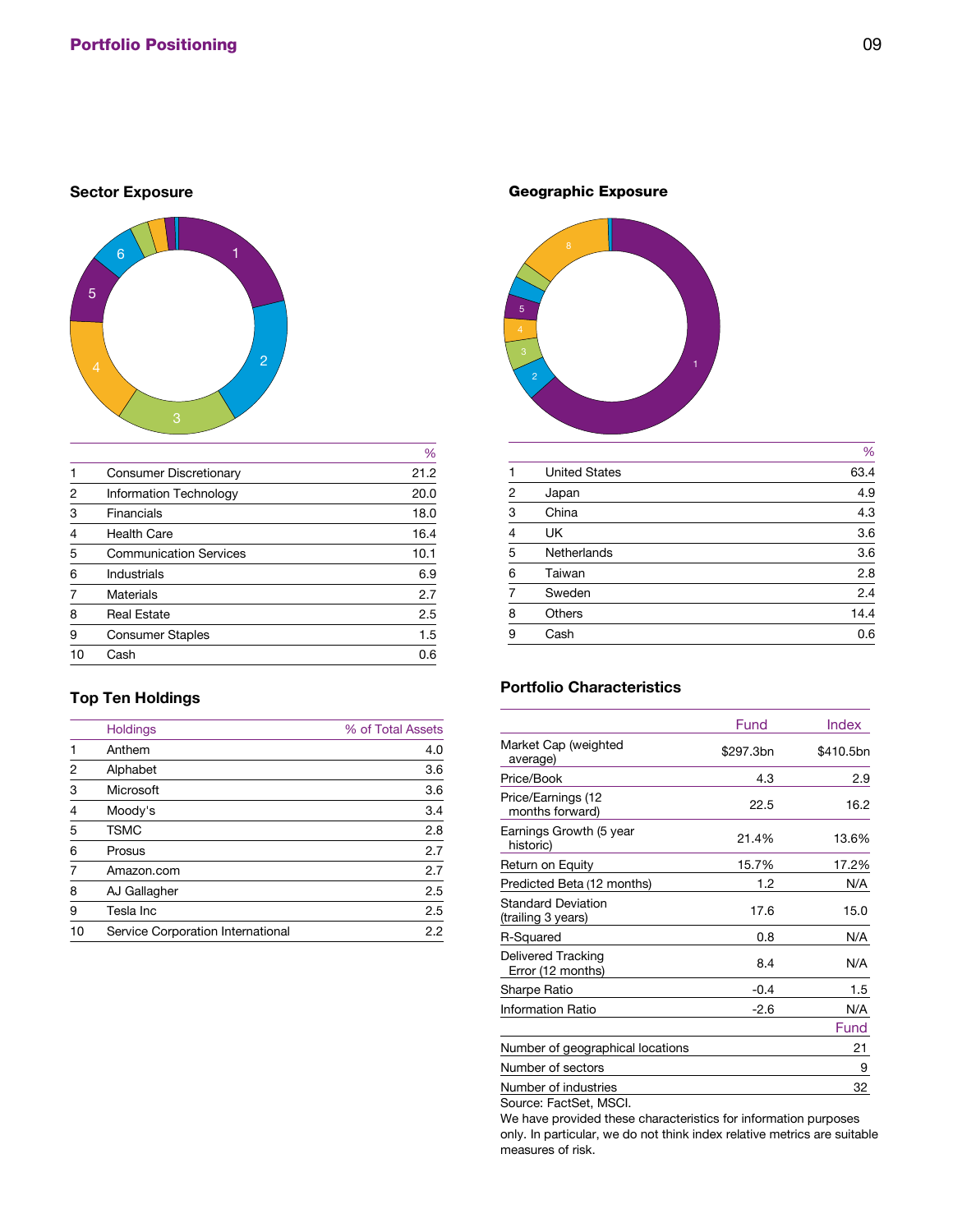| <b>Asset Name</b>                        | Fund % |
|------------------------------------------|--------|
| Anthem                                   | 4.0    |
| Alphabet                                 | 3.6    |
| <b>Microsoft</b>                         | 3.6    |
| Moody's                                  | 3.4    |
| <b>TSMC</b>                              | 2.8    |
| Prosus                                   | 2.7    |
| Amazon.com                               | 2.7    |
| <b>AJ Gallagher</b>                      | 2.5    |
| <b>Tesla Inc</b>                         | 2.5    |
| <b>Service Corporation International</b> | 2.2    |
| Prudential                               | 2.1    |
| Mastercard                               | 2.0    |
| <b>AIA</b>                               | 2.0    |
| <b>CBRE Group Inc</b>                    | 1.8    |
| Olympus                                  | 1.8    |
| <b>The Trade Desk</b>                    | 1.7    |
| <b>Thermo Fisher Scientific</b>          | 1.6    |
| <b>Estee Lauder</b>                      | 1.5    |
| <b>Booking Holdings</b>                  | 1.5    |
| Teradyne                                 | 1.4    |
| <b>S&amp;P Global Inc</b>                | 1.4    |
| <b>SEA Limited</b>                       | 1.4    |
| Moderna                                  | 1.4    |
| <b>Alnylam Pharmaceuticals</b>           | 1.3    |
| <b>Illumina</b>                          | 1.3    |
| Cloudflare                               | 1.3    |
| Shopify                                  | 1.2    |
| <b>HDFC</b>                              | 1.2    |
| Alibaba                                  | 1.2    |
| Richemont                                | 1.2    |
| <b>Broadridge Financial Solutions</b>    | 1.2    |
| <b>Charles Schwab</b>                    | 1.2    |
| <b>Meta Platforms</b>                    | 1.2    |
| <b>Atlas Copco</b>                       | 1.2    |
| <b>SMC</b>                               | 1.1    |
| <b>Markel</b>                            | 1.1    |
| <b>SiteOne Landscape Supply</b>          | 1.1    |
| Ping An Insurance                        | 1.0    |
| <b>Martin Marietta Materials</b>         | 1.0    |
| Datadog                                  | 1.0    |
| <b>Sysmex</b>                            | 1.0    |
| <b>Rio Tinto</b>                         | 0.9    |
| Meituan                                  | 0.9    |

| <b>Asset Name</b>                        | Fund % |
|------------------------------------------|--------|
| <b>DoorDash</b>                          | 0.9    |
| <b>Axon Enterprise</b>                   | 0.9    |
| Adyen                                    | 0.9    |
| <b>Deutsche Boerse</b>                   | 0.9    |
| <b>Adobe Systems</b>                     | 0.9    |
| Epiroc                                   | 0.8    |
| Twilio                                   | 0.8    |
| adidas                                   | 0.8    |
| <b>CRH</b>                               | 0.8    |
| B <sub>3</sub>                           | 0.8    |
| CoStar                                   | 0.8    |
| Abiomed                                  | 0.7    |
| <b>Schibsted</b>                         | 0.7    |
| <b>Naspers</b>                           | 0.7    |
| Genmab                                   | 0.7    |
| CyberAgent                               | 0.7    |
| Snowflake                                | 0.7    |
| <b>Howard Hughes</b>                     | 0.7    |
| <b>Nexans</b>                            | 0.7    |
| Li Auto                                  | 0.7    |
| <b>Analog Devices</b>                    | 0.6    |
| <b>Netflix</b>                           | 0.6    |
| Novocure                                 | 0.6    |
| Farfetch                                 | 0.6    |
| Wayfair                                  | 0.5    |
| Teladoc                                  | 0.5    |
| Coupang                                  | 0.5    |
| Certara                                  | 0.5    |
| Adevinta                                 | 0.5    |
| <b>Oscar Health</b>                      | 0.5    |
| <b>STAAR Surgical</b>                    | 0.4    |
| Chewy                                    | 0.4    |
| Chegg                                    | 0.4    |
| <b>Exact Sciences</b>                    | 0.4    |
| Spotify                                  | 0.3    |
| <b>IAC</b>                               | 0.3    |
| Carvana                                  | 0.3    |
| Hoshizaki Corp                           | 0.3    |
| <b>Ubisoft Entertainment</b>             | 0.3    |
| Peloton                                  | 0.3    |
| <b>Brilliance China Automotive</b>       | 0.2    |
| <b>Tencent Music Entertainment Group</b> | 0.2    |
| <b>Royalty Pharma</b>                    | 0.2    |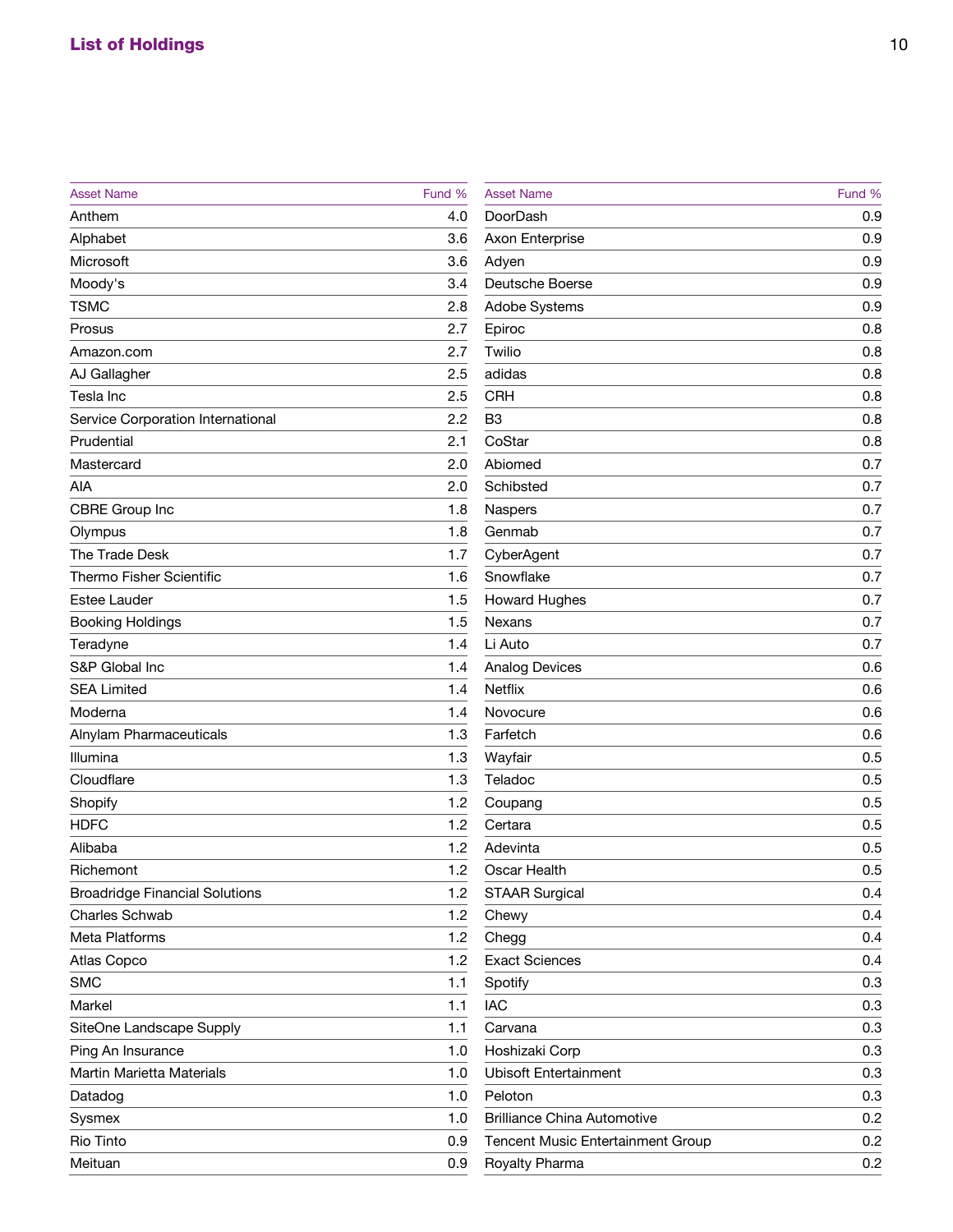| <b>Asset Name</b>  | Fund % |
|--------------------|--------|
| Vimeo              | 0.2    |
| <b>KE Holdings</b> | 0.1    |
| <b>VK</b>          | 0.0    |
| Sberbank           | 0.0    |
| Cash               | 0.6    |
| <b>Total</b>       | 100.0  |
|                    |        |

Total may not sum due to rounding.

Please note the fund information contained within this document is confidential, proprietary information and should be maintained as such and not disseminated. The content is intended for information purposes only and should not be disclosed to other third parties or used for the purposes of market timing or seeking to gain an unfair advantage.

As at March 3rd 2022, two Russian holdings have been valued at zero by our Fair Value Pricing Committee due to the ongoing issues in the Russian market: VK and Sberbank.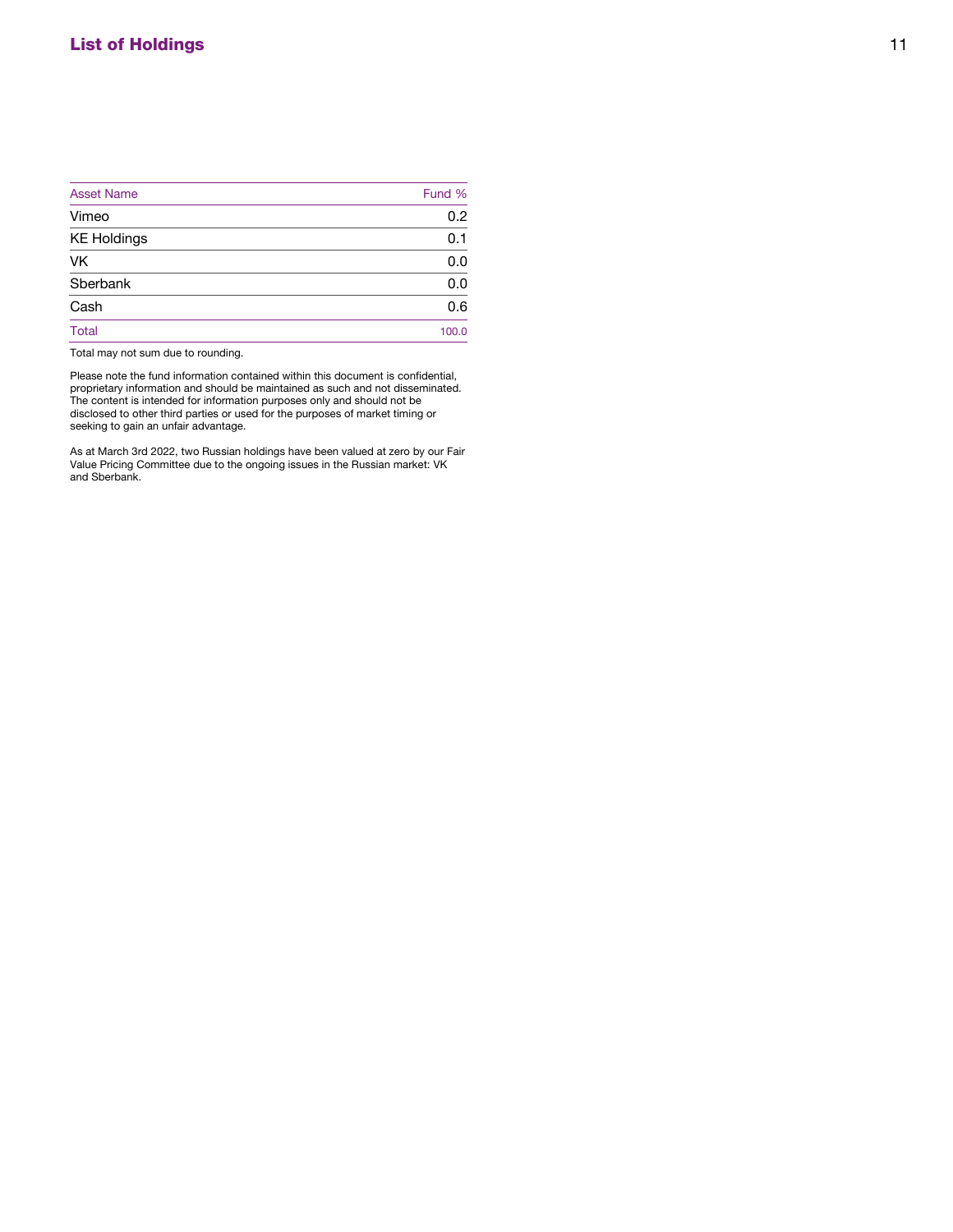### Voting Activity

| <b>Votes Cast in Favour</b> |  | <b>Votes Cast Against</b> | Votes Abstained/Withheld |                  |  |
|-----------------------------|--|---------------------------|--------------------------|------------------|--|
| Companies                   |  | 3 Companies               |                          | None Companies   |  |
| Resolutions                 |  | 25 Resolutions            |                          | None Resolutions |  |

When thinking about ESG, it is as important to understand where you are starting from, as where you are hoping to go.

ESG approaches have to accommodate complexity and nuance - these issues do not lend themselves to binary classifications.

Ultimately, effective ESG integration involves ongoing research and engagement, not simple solutions.

Please consider all of the characteristics and objectives of the fund as described in the Key Investor Information Document (KIID) and prospectus before making a decision to invest in the Fund. For more information on how sustainability issues, such as climate change are considered, see bailliegifford.com.

## Company Engagement

| <b>Engagement Type</b>        | Company                                                                       |
|-------------------------------|-------------------------------------------------------------------------------|
| <b>Corporate Governance</b>   | Carvana Co., Peloton Interactive, Inc.,<br>Prudential plc                     |
| Environmental/Social          | Alibaba Group Holding Limited, Moderna,<br>Inc., Rio Tinto Group, Tesla, Inc. |
| <b>AGM or EGM Proposals</b>   | Nexans S.A., Sea Limited, Ubisoft<br><b>Entertainment SA</b>                  |
| <b>Executive Remuneration</b> | Axon Enterprise, Inc., Prudential plc.                                        |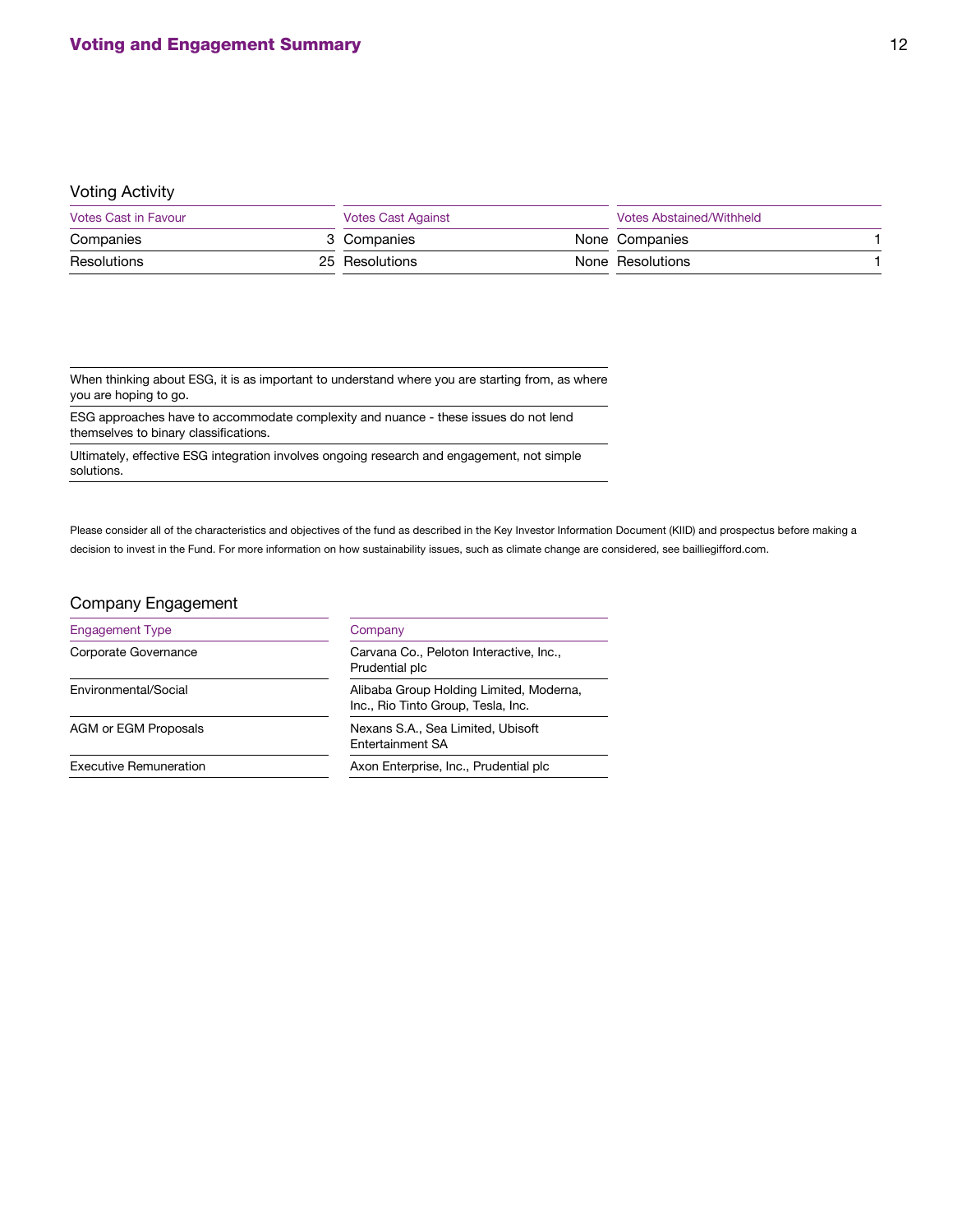## **Active Share Classes 13**

| <b>Share Class</b>              | <b>Share Class</b><br><b>Inception Date</b> | <b>ISIN</b>  | <b>Bloomberg</b>   | <b>SEDOL</b>        | <b>WKN</b>                      | <b>Valoren</b> | <b>Annual Management</b><br>Fee $(\% )$ | <b>Ongoing Charge</b><br>Figure $(\% )$ |
|---------------------------------|---------------------------------------------|--------------|--------------------|---------------------|---------------------------------|----------------|-----------------------------------------|-----------------------------------------|
| Class B EUR Acc 10 January 2019 |                                             | IE00BHNZM592 | <b>BGWGABE ID</b>  | BHNZM59             | A2QC21                          | 45898430       | 0.57                                    | 0.64                                    |
| Class B GBP Acc 21 October 2015 |                                             | IE00BZ0FXF52 | <b>BAGWGAB ID</b>  | BZ0FXF5             | A2QC2Z                          | 30199243       | 0.57                                    | 0.64                                    |
| Class B CAD Acc 02 March 2015   |                                             | IE00BVVB5F88 | <b>BGACBCI ID</b>  | BVVB <sub>5F8</sub> | A2QC2Y                          | 27083754       | 0.57                                    | 0.64                                    |
| Class B GBP Inc                 | 01 July 2013                                | IE00BB36C725 | <b>BGWWGBI ID</b>  | <b>BB36C72</b>      | A2QC2X                          | 21841201       | 0.57                                    | 0.64                                    |
|                                 | Class B USD Acc 21 December 2012            | IE00B88JT962 | <b>BGGABDA ID</b>  | <b>B88JT96</b>      | A2QC2W                          | 21898433       | 0.57                                    | 0.64                                    |
| Class B USD Inc.                | 14 May 2020                                 | IE00BG0WJG66 | <b>BGWGACB ID</b>  | BG0WJG6             | A <sub>2</sub> PXJ <sub>5</sub> | 52662078       | 0.57                                    | 0.64                                    |
| Class C GBP Inc                 | 08 February 2022                            | IE00B8G4HY49 | <b>BGWGACGC ID</b> | B8G4HY4             | A3DEHB                          |                | 0.00                                    | 0.07                                    |
| Class B NOK<br>Acc (Hgd)        | 28 September<br>2011                        | IE00B6R6XH07 | <b>BGWGASBID</b>   | B6R6XH0             | A2QC2V                          | 20510205       | 0.57                                    | 0.66                                    |
| Class D NOK<br>Acc (Hgd)        | 08 February 2016                            | IE00BYVXP887 | <b>BAGACDN ID</b>  | BYVXP88             | A2QC20                          | 31500709       | 0.57                                    | 0.57                                    |

Our Worldwide funds allow us to offer multi-currency share classes. Share classes can be created on request. The ongoing charge figure is at the latest annual or interim period.

Charges will reduce the value of your investment. Costs may increase or decrease as a result of currency and exchange rate fluctuations.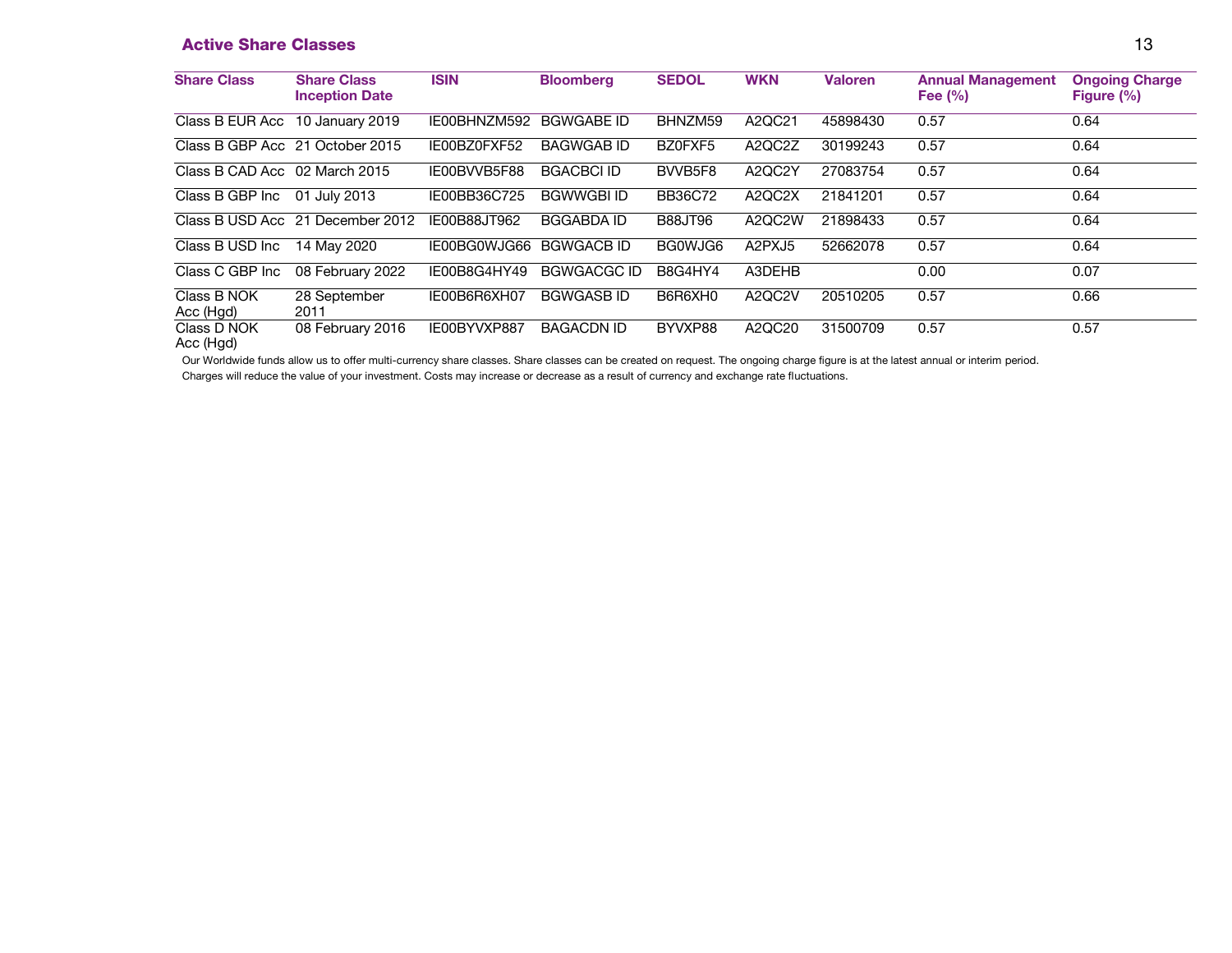### **Awards and Ratings**



Lipper Ratings for Total Return is supplied by Lipper, a Refinitiv Company. Copyright 2022 © Refinitiv. All rights reserved. Lipper shall not be liable for any errors or delays in the content, or for any actions taken in reliance thereto. Lipper rating based on representative shareclass.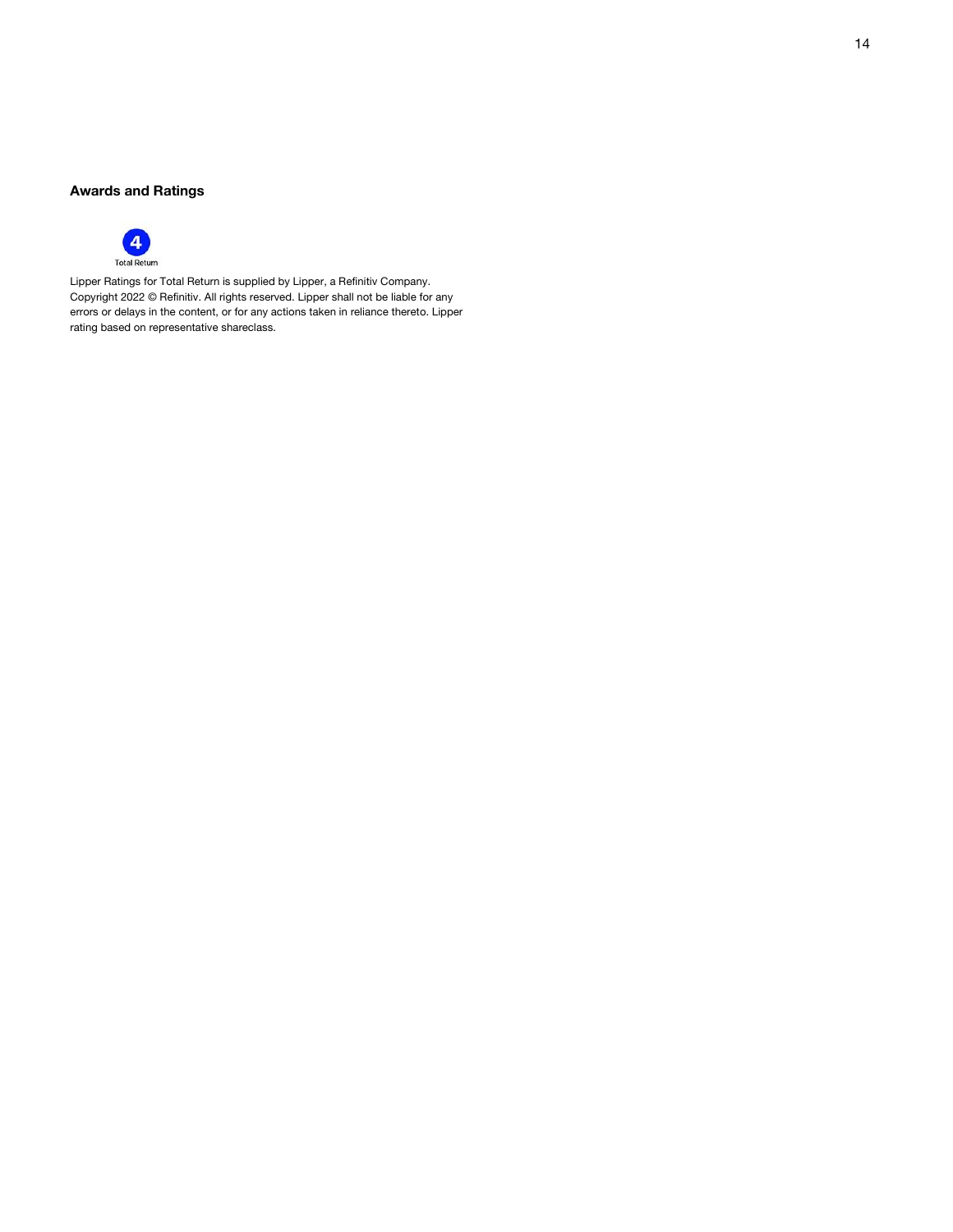#### **Risks and Additional Information**

The Fund is a sub-fund of Baillie Gifford Worldwide Funds PLC which is an established umbrella fund. Its Investment Manager and Distributor is Baillie Gifford Investment Management (Europe) Limited ("BGE"). This document does not provide you with all the facts that you need to make an informed decision about investing in the Fund. Further details of the risks associated with investing in the Fund can be found in the Key Investor Information Document (KIID), or the Prospectus. A Prospectus is available for Baillie Gifford Worldwide Funds plc (the Company) in English, French and German. Key Investor Information Documents (KIIDs) are available for each share class of each of the sub-funds of the Company and in one of the official languages of each of the EU Member States into which each sub-fund has been notified for marketing under the Directive 2009/65/EC (the UCITS Directive). These can be obtained from bailliegifford.com. In addition, a summary of investor rights is available from bailliegifford.com. The summary is available in English.

The sub-funds of the Company are currently notified for marketing into a number of EU Member States under the UCITS Directive. The Company can terminate such notifications for any share class and/or sub-fund of the Company at any time using the process contained in Article 93a of the UCITS Directive.

Nothing in the document should be construed as advice and it is therefore not a recommendation to buy or sell shares.

The Fund invests according to sustainable and responsible investment criteria which means it cannot invest in certain sectors and companies. Data used to apply the criteria may be provided by third party sources and is based on backward-looking analysis and the subjective nature of non-financial criteria means a wide variety of outcomes are possible. There is a risk that data provided may not adequately address the underlying detail around material non-financial considerations. The Fund's share price can be volatile due to movements in the prices of the underlying holdings and the basis on which the Fund is priced. The ongoing charges figure is based on actual expenses for the latest financial period. Where the share class has been launched during the financial period and / or expenses during the period are not representative, an estimate of expenses may have been used instead. It may vary from year to year. It excludes the costs of buying and selling assets for the Fund although custodian transaction costs are included. Where a share class has not been seeded an estimate of expenses has been used.

This document contains information on investments which does not constitute independent research. Accordingly, it is not subject to the protections afforded to independent research and Baillie Gifford and its staff may have dealt in the investments concerned. It is classified as advertising in Switzerland under Art 68 of the Financial Services Act ('FinSA').

This document is issued by Baillie Gifford Overseas Limited ("BGO") which provides investment management and advisory services to non-UK clients. BGO is wholly owned by Baillie Gifford & Co. Both are authorised and regulated in the UK by the Financial Conduct Authority. BGO is registered with the SEC in the United States of America, and is licensed with the Financial Sector Conduct Authority in South Africa as a Financial Services Provider. The Fund is authorised in Ireland and regulated by the Central Bank of Ireland.

BGE provides investment management and advisory services to European (excluding UK) clients. It was incorporated in Ireland in May 2018. BGE is authorised by the Central Bank of Ireland as an AIFM under the AIFM Regulations and as a UCITS management company under the UCITS Regulation. BGE is also authorised in accordance with Regulation 7 of the AIFM Regulations, to provide management of portfolios of investments, including Individual Portfolio Management ('IPM') and Non-Core Services. BGE has been appointed as UCITS management company to the following UCITS umbrella company; Baillie Gifford Worldwide Funds plc. Through its MiFID passport, it has established Baillie Gifford Investment Management (Europe) Limited (Frankfurt Branch) to market its investment management and advisory services and distribute Baillie Gifford Worldwide Funds plc in Germany.

Similarly, it has established Baillie Gifford Investment Management (Europe) Limited (Amsterdam Branch) to market its investment management and advisory services and distribute Baillie Gifford Worldwide Funds plc in The Netherlands. Baillie Gifford Investment Management (Europe) Limited also has a representative office in Zurich, Switzerland pursuant to Art. 58 of the Federal Act on Financial Institutions ("FinIA"). It does not constitute a branch and therefore does not have authority to commit Baillie Gifford Investment Management (Europe) Limited. The firm is currently awaiting authorisation by the Swiss Financial Market Supervisory Authority (FINMA) to maintain this representative office of a foreign asset manager of collective assets in Switzerland pursuant to the applicable transitional provisions of FinIA. Baillie Gifford Asia (Hong Kong) Limited 柏基亞洲(香港)有限公司

("BGA") holds a Type 1 and a Type 2 licence from the Securities and Futures Commission of Hong Kong to market and distribute Baillie Gifford's range of collective investment schemes to professional investors in Hong Kong. Baillie Gifford International LLC was formed in Delaware in 2005 and is registered with the SEC. It is the legal entity through which BGO provides client service and marketing functions in North America.

Baillie Gifford International LLC, BGE and BGA are a wholly owned subsidiaries of Baillie Gifford Overseas Limited.

All information is sourced from Baillie Gifford & Co. All amounts in share class currency and as at the date of the document unless otherwise stated. All figures are rounded, so any totals may not sum.

Investment markets can go down as well as up and market conditions can change rapidly. The value of an investment in the Fund, and any income from it, can fall as well as rise and investors may not get back the amount invested.

The specific risks associated with the Fund include:

Custody of assets, particularly in emerging markets, involves a risk of loss if a custodian becomes insolvent or breaches duties of care.

The Fund invests in emerging markets where difficulties in dealing, settlement and custody could arise, resulting in a negative impact on the value of your investment.

The Fund has exposure to foreign currencies and changes in the rates of exchange will cause the value of any investment, and income from it, to fall as well as rise and you may not get back the amount invested.

The Fund invests according to sustainable and responsible investment criteria which means it cannot invest in certain sectors and companies. The universe of available investments will be more limited than other funds that do not apply such criteria/ exclusions, therefore the Fund may have different returns than a fund which has no such restrictions. Data used to apply the criteria may be provided by third party sources and is based on backward-looking analysis and the subjective nature of non-financial criteria means a wide variety of outcomes are possible. There is a risk that data provided may not adequately address the underlying detail around material non-financial considerations.

The Fund's share price can be volatile due to movements in the prices of the underlying holdings and the basis on which the Fund is priced.

Further details of the risks associated with investing in the Fund can be found in the Key Investor Information Document (KIID), or the Prospectus. Copies of both the KIID and Prospectus are available at bailliegifford.com.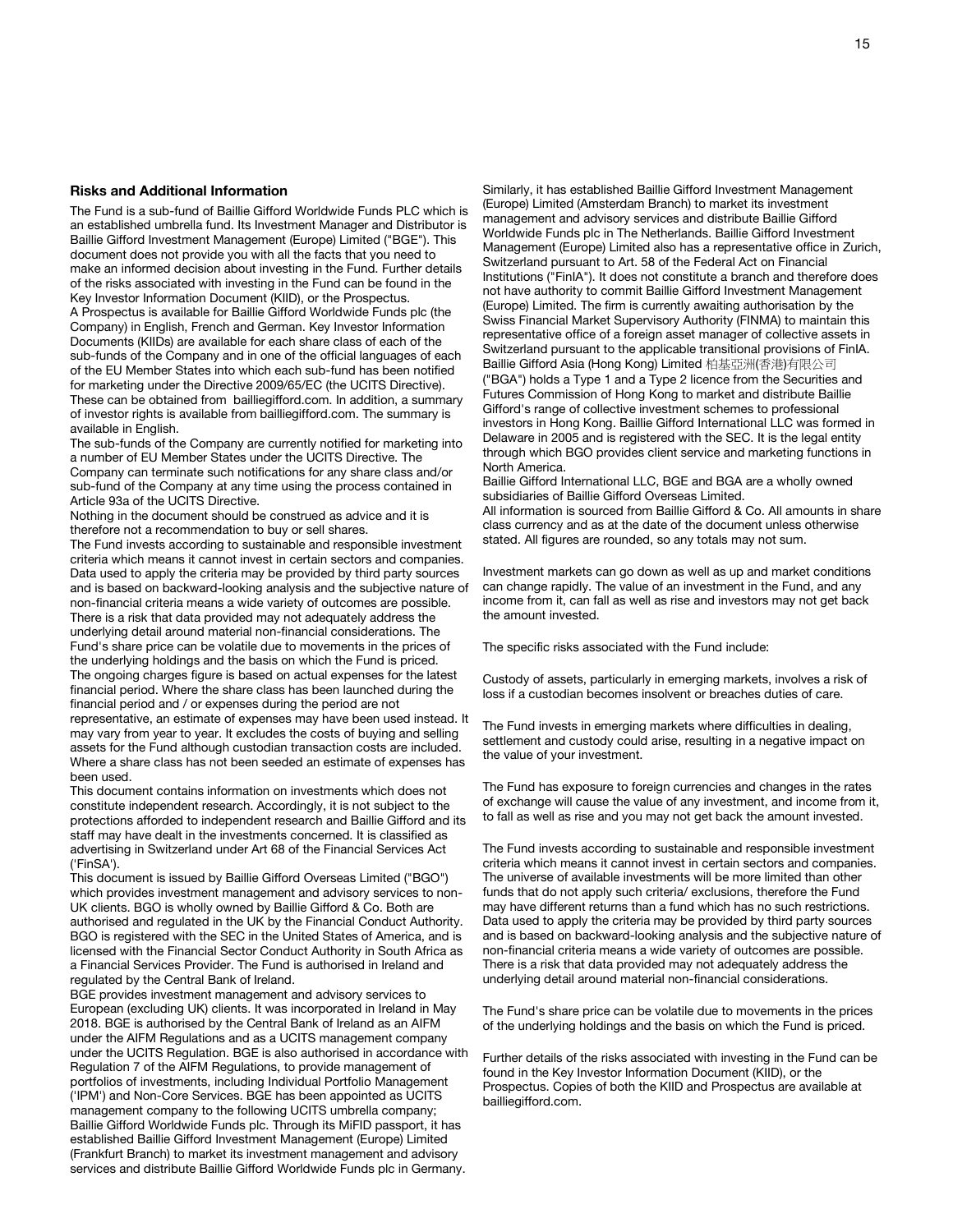#### **Definitions**

Active Share - A measure of the Fund's overlap with the benchmark. An active share of 100 indicates no overlap with the benchmark and an active share of zero indicates a portfolio that tracks the benchmark.

#### **Awards and Ratings**

The information contained herein: (1) is proprietary to Morningstar and/or its content providers; (2) may not be copied or distributed; and (3) is not warranted to be accurate, complete, or timely. Neither Morningstar nor its content providers are responsible for any damages or losses arising from any use of this information. Past performance does not predict future returns.

#### **How to Deal**

To deal please contact your representative below or alternatively you can contact Brown Brothers Harriman direct by phone or post.

Tel Dublin: +353 1 241 7156 Tel Hong Kong: +852 3971 7156

Fax Dublin: +353 1 241 7157 Fax Hong Kong: +852 3971 7157

#### Address:

Brown Brothers Harriman Fund Administration Services (Ireland) Limited

30 Herbert Street, Dublin 2, D02 W329, Ireland

Further information about the Fund can also be obtained from locally appointed agents, details of which are available from the country specific pages at bailliegifford.com.

#### **Target Market**

This Fund is suitable for all investors seeking a fund that aims to deliver capital growth over a long term investment horizon and commits to have a weighted average greenhouse gas intensity lower than that of a relevant index with a focus on investing in a way that is consistent with the objectives of the Paris Climate Agreement. The investor should be prepared to bear losses. This Fund is compatible for mass market distribution. This Fund may not be suitable for investors who are concerned about short term volatility and performance, seeking a regular source of income and investing for less than five years. This Fund does not offer capital protection.

#### **Legal Notices**

Source: MSCI. MSCI makes no express or implied warranties or representations and shall have no liability whatsoever with respect to any MSCI data contained herein. The MSCI data may not be further redistributed or used as a basis for other indexes or any securities or financial products. This report is not approved, endorsed, reviewed or produced by MSCI. None of the MSCI data is intended to constitute investment advice or a recommendation to make (or refrain from making) any kind of investment decision and may not be relied on as such.

#### **Financial Intermediaries**

This document is suitable for use of financial intermediaries. Financial intermediaries are solely responsible for any further distribution and Baillie Gifford takes no responsibility for the reliance on this document by any other person who did not receive this document directly from Baillie Gifford.